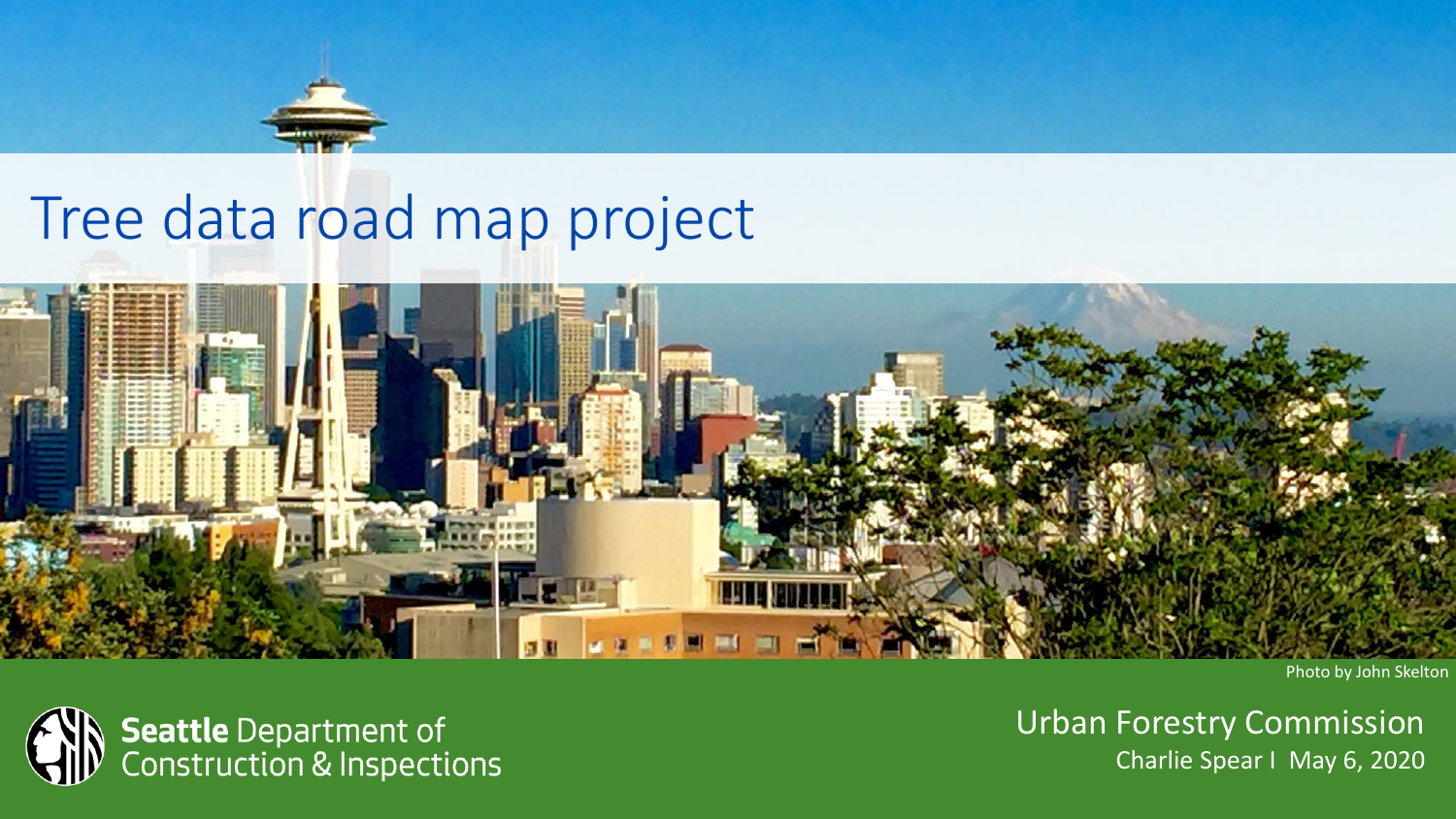# SDCI PURPOSE AND VALUES

#### Our Purpose

Helping people build a safe, livable, and inclusive Seattle.

### Our Values

- Equity
- Respect
- Quality
- Integrity
- Service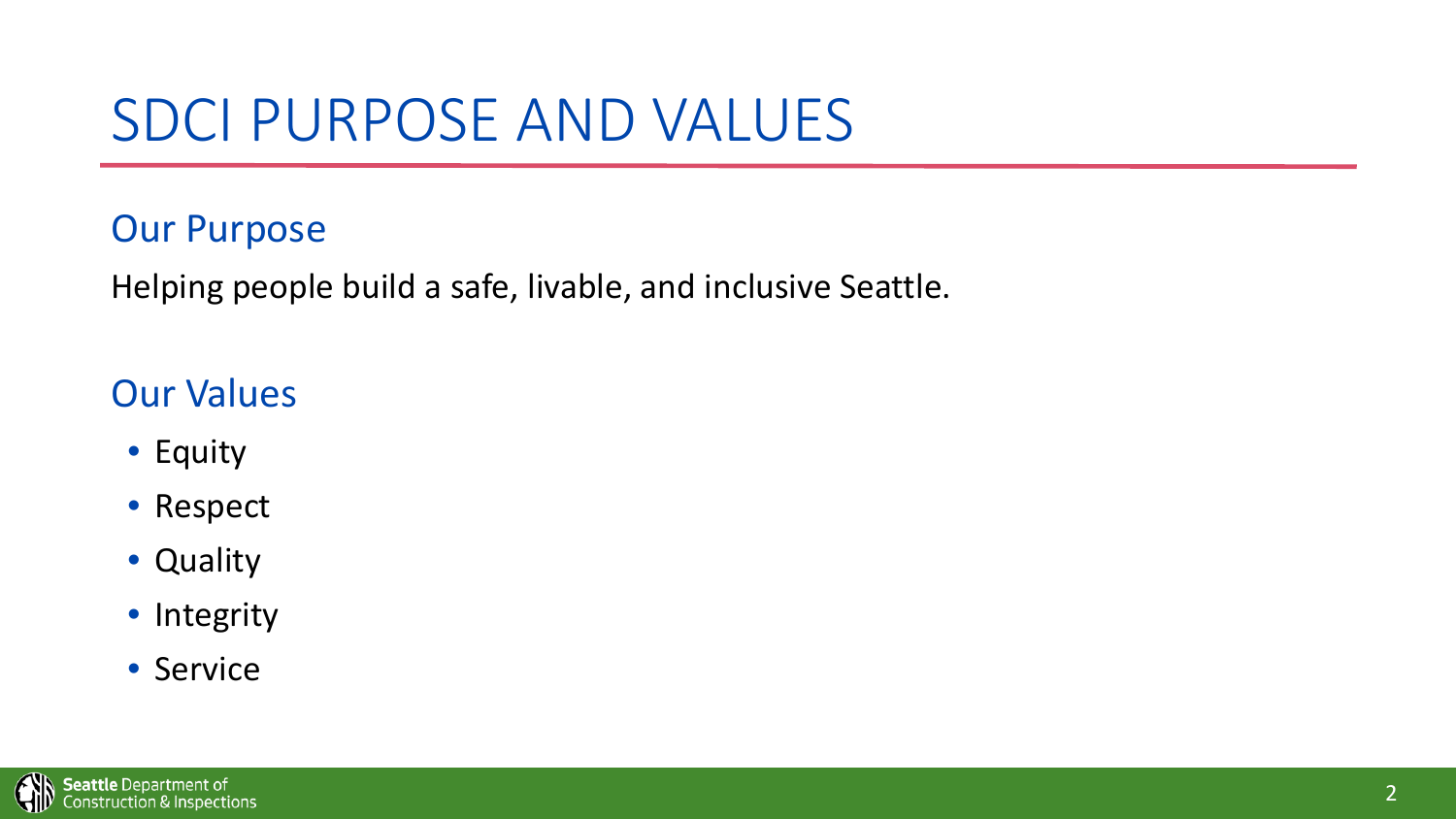### BACKGROUND ASSUMPTIONS

- The City needs reliable data to manage, enforce, evaluate and communicate urban forestry regulations, policies, status and successes.
- SDCI is a key player because most trees are located on private property.
- Several City departments have, or are developing, tree data sets.
- Adding data sources such as lidar and aerial photography to these departmental data sets could enhance their usefulness.
- A Citywide picture could create opportunities for interdepartmental synergy.
- Studying leading practices inside and outside City government could highlight opportunities for all concerned.

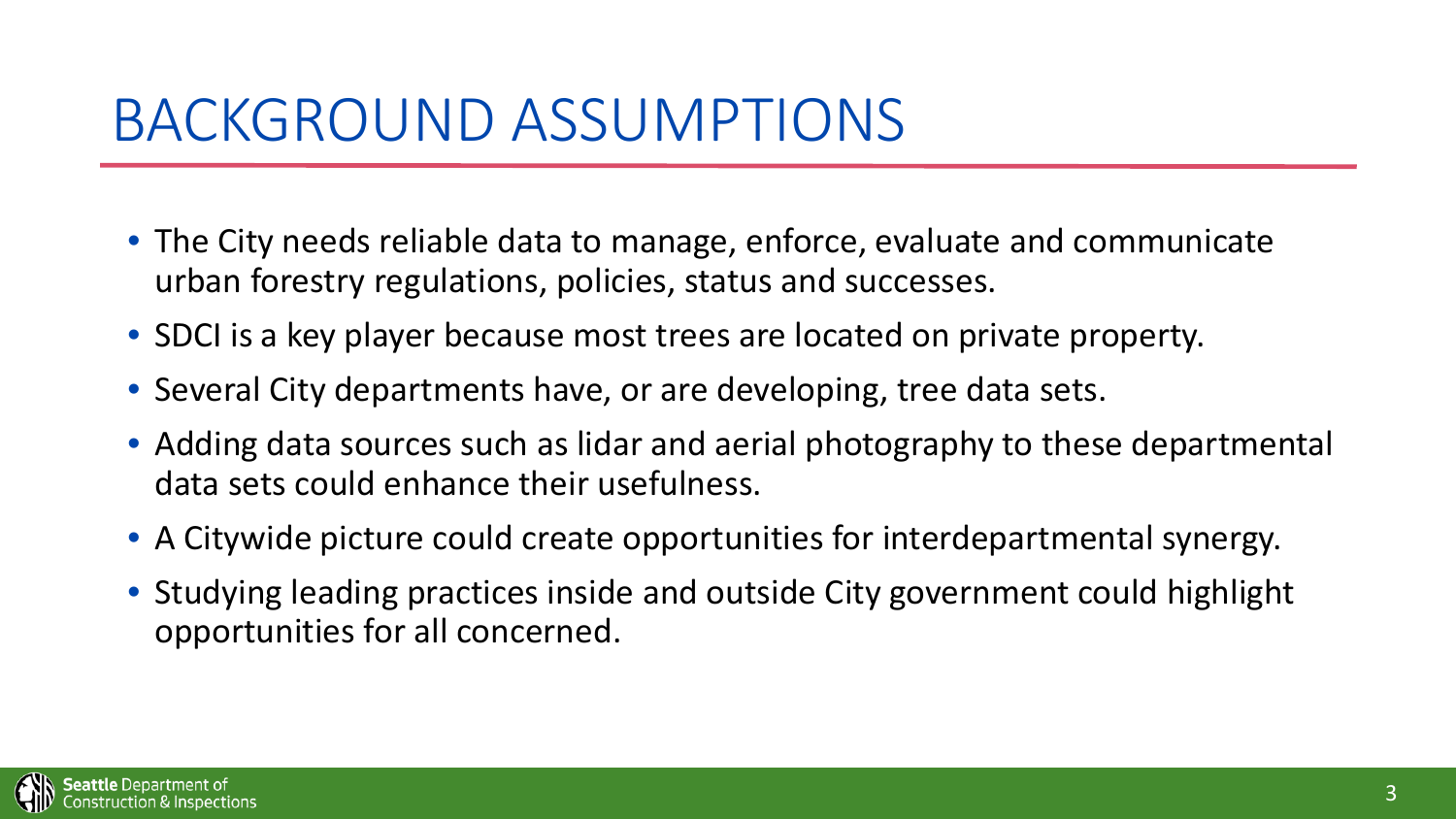# OBJECTIVES/DELIVERABLES

- Strategic road map for urban forestry data and systems to:
	- Enable SDCI legislative, regulatory and process improvements
	- Evaluate the benefits and challenges of SDCI laws, regulations and actions, including impact on tree canopy, environmental justice concerns, and other priorities.
	- Support administration and enforcement of SDCI tree protection policies and regulations.
	- Communicate progress, status and successes of SDCI urban forestry efforts
- Data and technology guidance for drafting workable, effective urban forestry policies and regulations related to private property.
- Outline potential opportunities for departmental collaboration around systems, data enhancements, and acquisition of lidar and other data sets.

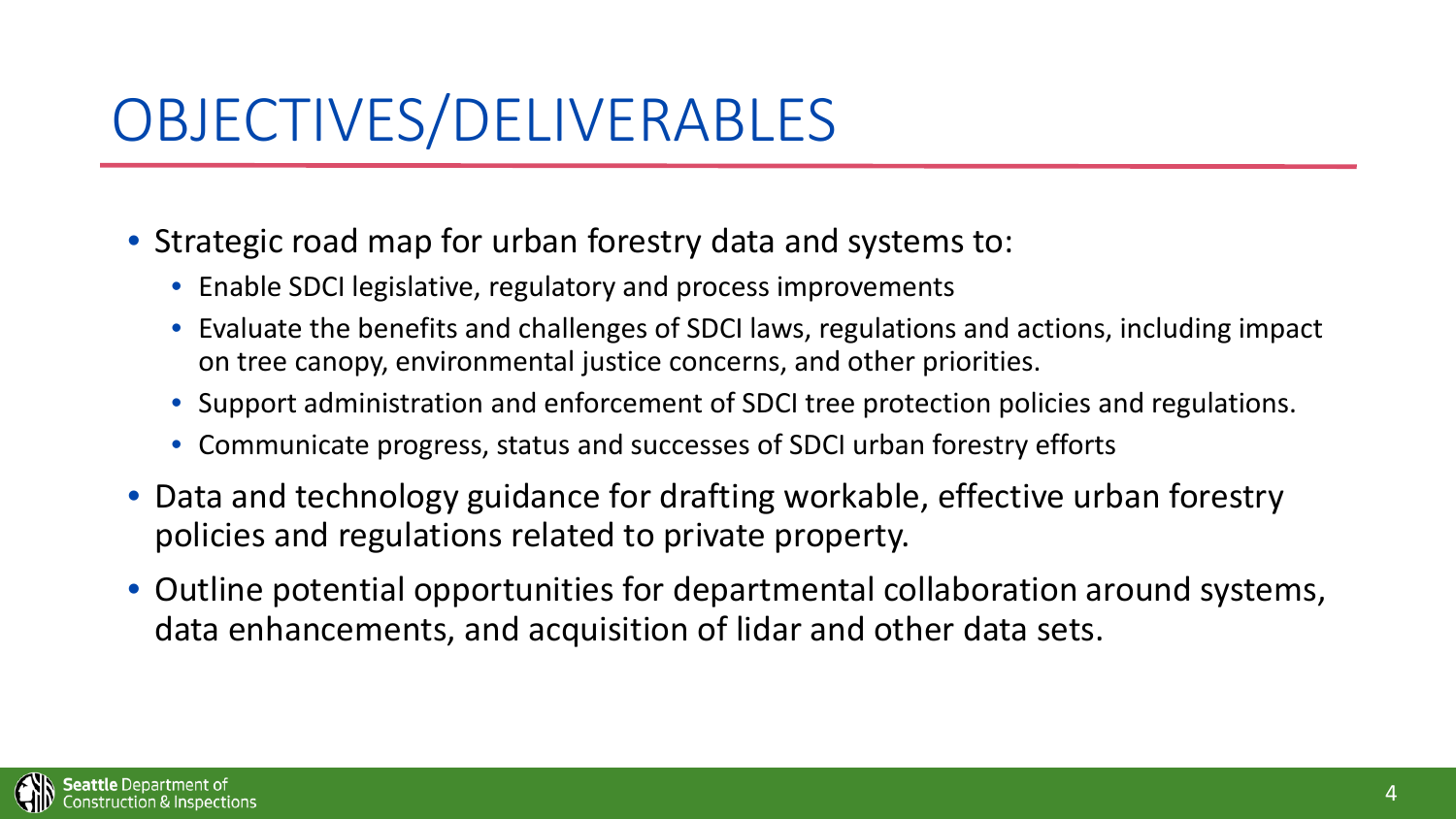## PROPOSED TASK SEQUENCE

- Complete leading practices study
- Summarize and review study findings
- Perform stakeholder interviews
- Draft SDCI road map document
- Draft executive summary
- Draft SDCI legislative guidance document
- Draft SDCI business case(s)/options analysis(es)
- Complete second drafts
- Complete final drafts

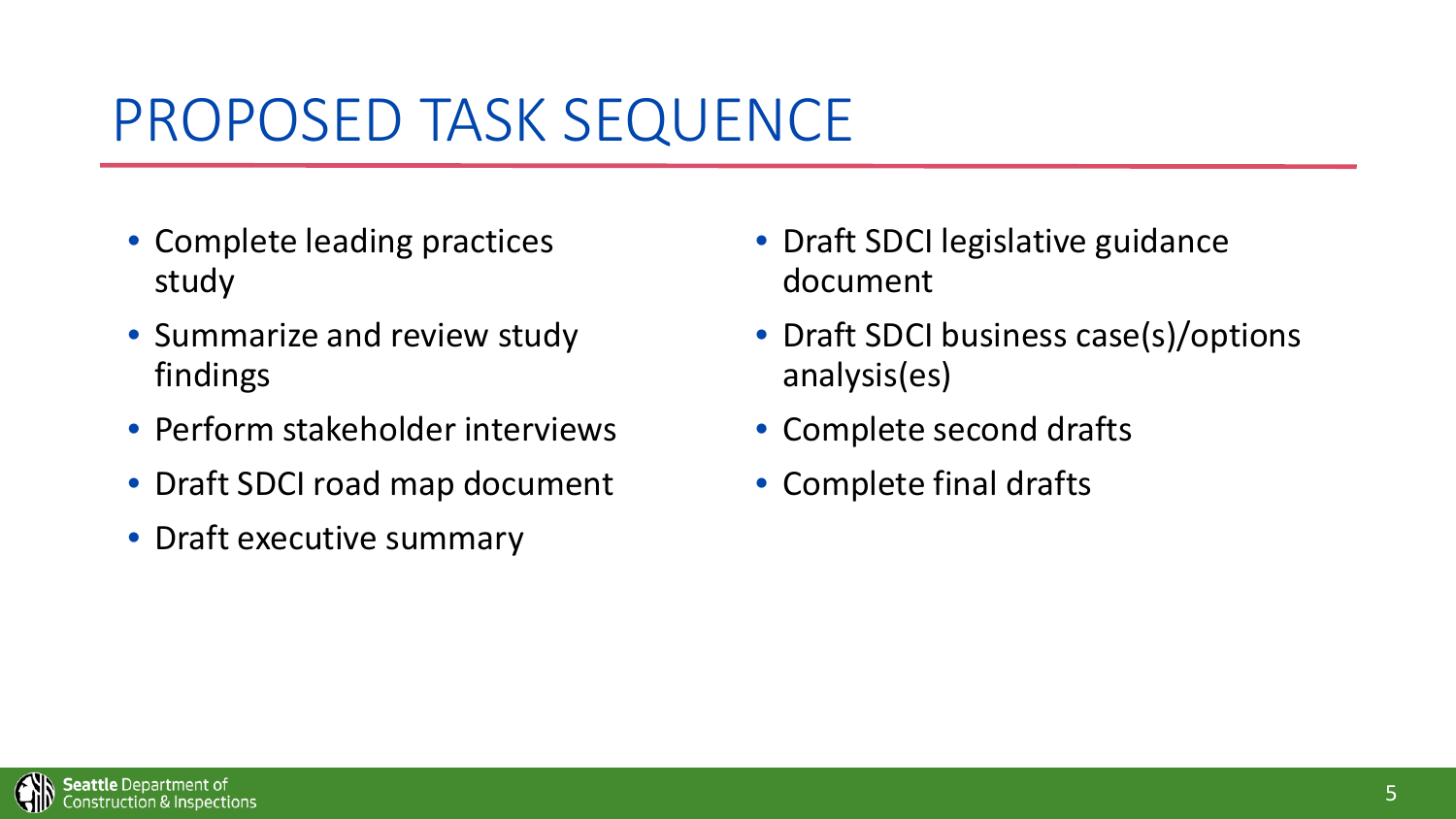## WORK TO DATE

- Completed project charter and rough project plan
- Compiled list of sites to interview for leading practices
- Interviewed 7 sites
- Interviewed Nature Conservancy, Arbor Day Foundation, Forterra